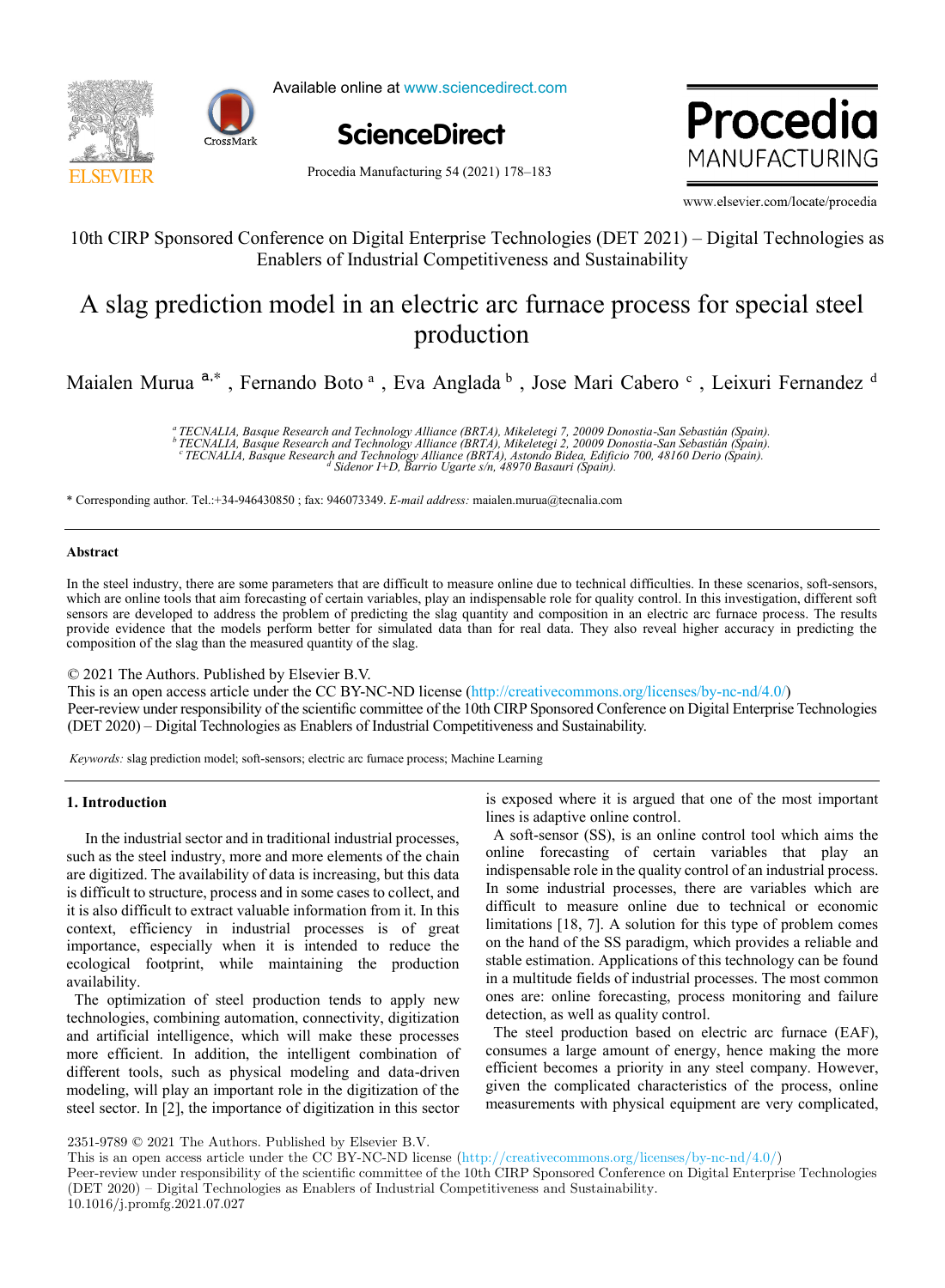and therefore SSs are appropriate in these harsh environments. For this reason, there are studies that try to obtain measurements online through inference, based on other variables that are easier to monitor. Electric energy consumption is one of the most important factor [10, 14], as well as the slag foaming [19, 13], which is a key factor in terms of quality and productivity in a EAF steelmaking process. The slag is a by-product of steelmaking process which is produced during the separation of the molten steel from impurities in steel making furnaces.

 The objective of this work is to control by means of an SS the quantity and composition of the generated slag. The amount of slag is also a very important factor, which is an indicator of the efficiency of the process. Therefore, an estimation prior to the melting process is considered of great importance [8, 15] from an economic point of view. The online estimation of the composition of the slag allows to have a complete analysis of the process, as well as to increase the measurement frequency. This is especially relevant to provide a second life to the waste of a process, the composition is a characteristic to take into account.

 The actual weighting of the slag is a complicated task. Due to the dynamic nature of the process the quantity removed from the furnace is not reliable enough. It is only reliable when all the steel is removed from the furnace, and this occurs once a week in this specific usecase. Thus, two strategies have been used when estimating the produced slag. First, a study of a model to estimate the real slag generated in a week has been made and second, a value calculated from the real composition has been taken as the variable to be estimated for the model. Finally, two elements of the composition of the slag are also predicted.

 The remainder of the paper is organized as follows. Section 2 gives some background of the EAF process and special considerations for this work. Section 3 describes the proposed approach to build the soft-sensors of the slag. Section 4 is devoted to the discussion. Finally, Section 5 draws some conclusions.

#### **2. The electric arc furnace process**

 The steel production can be divided in two different phases: primary and secondary metallurgy. During the primary metallurgy, the raw material (iron ore or scrap) is converted into steel (that is, an iron alloy with a C content lower than 2%). During the secondary metallurgy the alloy is refined and its chemical composition is adjusted [21].

 The primary metallurgy is achieved across two main routes: Blast Furnace-Basic Oxygen Furnace (BF-BOF) route and EAF route. For the BF-BOF route the raw materials are predominantly iron ore, coal, and recycled steel (10-30%), while the EAF route produces steel using mainly recycled steel (about 100%) and electricity. Although nowadays only about the 28% of steel is produced by EAF [1], this route is a very relevant actor thanks to its major flexibility and sustainability [16]: steel can be produced from 100% of scrap instead of using iron ore contributing to the Circular Economy, and it uses electricity instead of coal contributing to the industry decarbonization [12].

 An EAF usually consists of a bottom vessel lined with refractory and a cover with openings for the electrodes. The graphite electrodes (three in this case) are connected to alternate current and create the electric arc between them and the scrap.

In order to do that, they are connected to a transformer which provides suitable current and voltage conditions to turn in the electric arc. The furnace has also different openings to extract the liquid steel and the slag, to add lime and to insert lances for the injection of oxygen, carbon or gas [6]. The operation typically takes place in several stages: First, part of the scrap is introduced in the furnace by means of one or several enormous baskets (in the studied cases, one basket loading between 50 and 90 Tn of scrap is used). The furnace is closed, and the scrap is partially melted by the electrodes to reduce its volume and release space in the furnace. Next the furnace is opened, the rest of scrap is introduced again by the basket in the furnace, which is closed again, and the scrap is completely melted. This process, ideally lasted around one hour, however sometimes there are slight variations in the process duration. Part of the additives, such as part of the lime, are added in each basket and the rest are added in this last stage together with the injection of oxygen, carbon and/or gas [20]. The scrap selection is done depending on the final composition desired for the produced steel, in order to control the residual elements (Cu, Sn, Ni, Cr,). In this investigation, the study of the steel production is limited to special steels as the employed data belongs to a special steel production. However, it would be possible to generalize to other steel production processes.

Table 1.Predictive variables summarized in groups of variables indicating the number of variables per group.

| Group of variable | Number<br>variables |  |
|-------------------|---------------------|--|
| Injection modules | 12                  |  |
| Additions         | 5                   |  |
| Scrap (basket 1)  | 12                  |  |
| Scrap (basket 2)  | 11                  |  |
| Others            |                     |  |

During the melting process, the main chemical phenomenon that takes place is the Fe oxidation/reduction. It is achieved thanks to the lime (CaO) addition and the injection of oxygen. The iron oxidation  $Fe+O<sub>2</sub>\rightarrow FeO$  is followed by a reduction process FeO+C→CO. In addition, the oxygen oxidizes the excess of carbon  $(C+O\rightarrow CO)$ , phosphorous  $(2P+5/2O_2\rightarrow P_2O_5)$ , silicon  $(Si+O_2\rightarrow SiO_2)$ , and manganese  $(Mn+O<sub>2</sub> \rightarrow MnO)$ . These oxidation reactions are exothermic, so they also have an energetic contribution. This process generates a layer of oxides, which forms part of the slag, avoiding energy losses and protecting the melt steel. The CO bubbles floating up through the melt result in refining of the steel from non-metallic inclusions and hydrogen removal. Moreover, as the CO tend to exit to the atmosphere across the slag it produces a foamy effect. These CO partially burns in the atmosphere  $CO + O_2 \rightarrow CO_2$ , and both,  $CO$  and  $CO<sub>2</sub>$  are removed by the exhausting system. The slag layer is later removed, and the steel is poured to a smaller furnace where the secondary metallurgy takes place [4].

 The generated slag quantity per casting is one of the most critical process parameter, and should be under control. The slag is extracted from the furnace using a slag pot to be measured. Every casting, the generated slag is removed from the furnace using the slag pot, nevertheless there is always some quantity that remains in the furnace.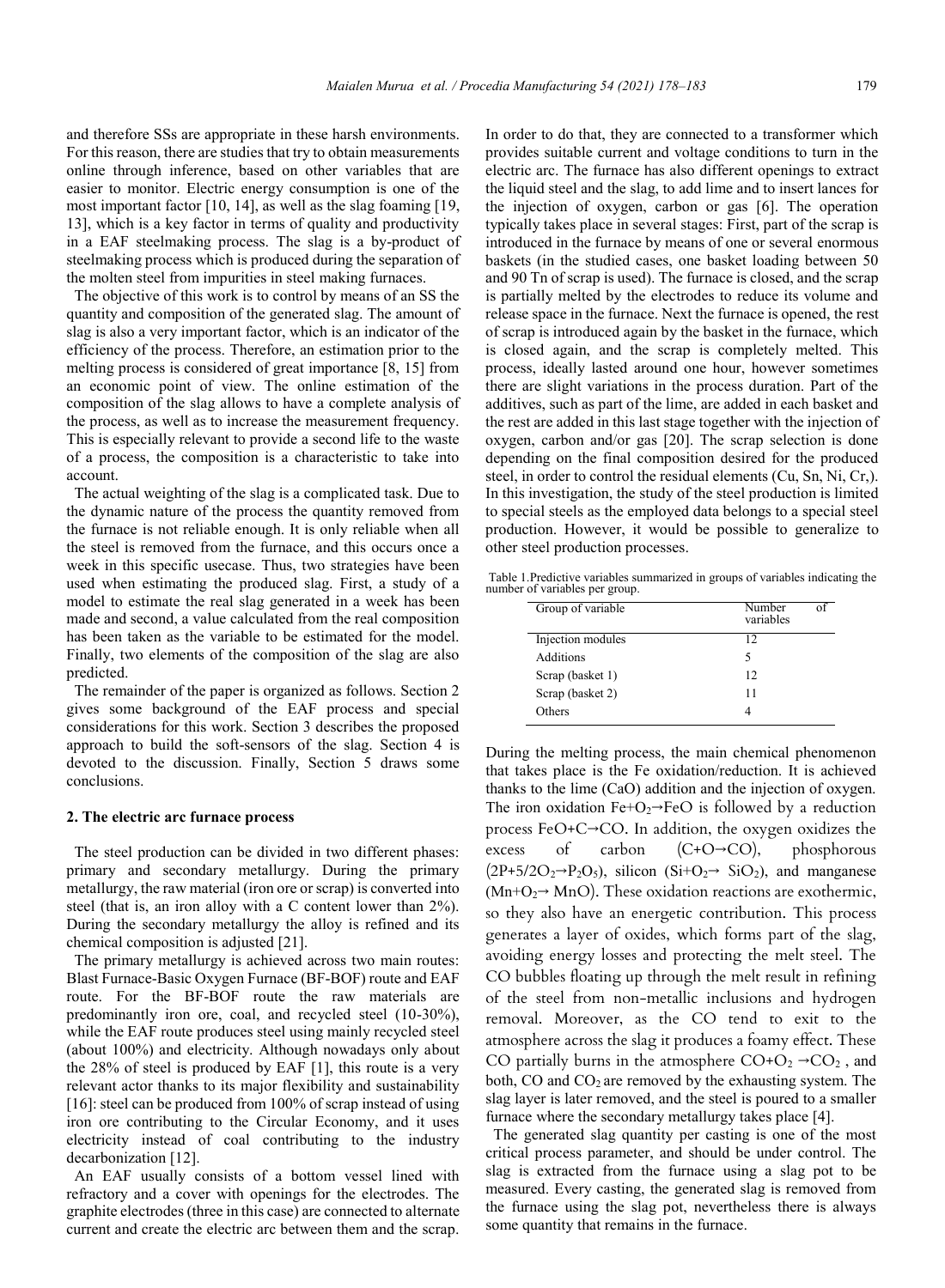Table 1 shows the predictive variables considered in this investigation, summarized in groups indicating the number of variables in each of the groups. The variables of group *Others*  are the number of uses of the furnace bottom, the furnace shell id, the presence/absence of the direct purging plug (DPP) and the day of the week. The furnace's bottom is repaired every two weeks and once a month, the furnace bottom is changed. Every time that the furnace bottom is changed, the use of the furnace bottom is initialized to zero. Regarding to the furnace shells, two different furnace shells are used to perform the EAF process. Sometimes, DPPs are used to insert argon to facilitate chemical reactions. The EAF process is organized in cycles. One cycle corresponds to a week where at the end of a week the furnace is cleared out. There is a time gap between the last casting of a cycle and the first casting of the next cycle.

Table 2. Minimum and maximum permitted ranges used to filter the castings.

| Variable                        | Minimum | Maximum |
|---------------------------------|---------|---------|
| Scrap basket 1 + Scrap basket 2 | 135000  | 150000  |
| Temperature                     | 1600    | 1700    |
| Uses of the furnace bottom      |         | 600     |
| Electrical consumption          | 50000   | 80000   |

# **3. Predictive model generation**

The presented problem of predicting the slag quantity was addressed as a regression task, where the regression was based on a number of predictive variables that describe the EAF process. The proposed Machine Learning-based approach consisted of first applying data filtering techniques and selecting the predictive variables. The slag prediction model was addressed using three different focuses: 1) a weekly model of the generated slag; 2) a calculated slag model per casting; 3) different slag composition models.

### *3.1. Data pre-processing*

Machine Learning algorithms consist of constructing associations between several predictive variables and a target variable. However, before starting building the models, some data pre-processing is commonly needed [11].

 In this case, the data pre-processing was focused on filtering some castings that were not suitable for the analysis. Note, that one data sample corresponds to one casting. On the one hand, this step of filtering the castings was carried out with the help of an expert person with experience and knowledge in the EAF process. Table 2 shows the feasible ranges of values that are permitted to take the variables. The values that are out of the defined ranges are considered anomalies of the process. Note that here we include the variables of electrical consumption and temperature that were not mentioned in Section 2 as predictive variables. These variables give us valuable information, although they cannot be used as predictive variables, as they are outcome of the process, hence they are unknown before performing a casting.

 On the other hand, the castings were filtered also using some statistical analysis. The feasible ranges for the variables belonging to the group injection modules and additions were calculated as shown in Equation (1) (with the exception of the minimum for the additions, that is 0).

$$
min = \mu - d \times \sigma \qquad max = \mu + d \times \sigma \tag{1}
$$

where  $\mu$  is the mean value of the variable,  $\sigma$  the standard deviation and  $d = 2$ .

 For illustrative purposes, Fig. 1 shows, the permitted range for the variable primary oxygen consumption oxipri4. The castings that are out of the band represented by a green line are removed from the analysis.



Fig. 1: Considered range for the variable primary oxygen consumption oxipri4. The permitted minimum and maximum are computed using statistical analysis.

#### *3.2. Model Validation*

 To define training and testing sets different techniques are used depending on the scenario. In k-fold cross-validation, the dataset D is randomly split into k subsets (the folds)  $D_1, D_2, \ldots$  $D_k$  of approximately equal size. The sets are used for training and testing k times; at each time  $t \in \{1, 2, ..., k\}$  the regressor is trained on  $D/D_t$  and tested on  $D_t$  [9]. Leave-one-out cross-validation is a specific case of *k*-fold cross-validation when  $k = N$ , where *N* is the number of observations in the dataset.

 The mean absolute error (MAE) is used to calculate the errors. It measures the average of the absolute errors [17]. If  $\hat{y}=(\hat{y}_1,...,\hat{y}_N)$  is a vector of *N* predictions and  $y=(y_1,...,y_N)$  is the vector of observed values, then MAE is calculated as shown in Equation (2).

$$
MAE = \frac{\sum_{i=1}^{N} |y_i - \hat{y}_i|}{N}
$$
 (2)

For better interpretability of the MAE, the normalized MAE (NMAE) is also used. The NMAE is calculated as shown in Equation (3) where  $y_{max}$  and  $y_{min}$  are the maximum and minimum values of *y*, respectively.

$$
NMAE = \frac{MAE}{(\mathbf{y}_{max} - \mathbf{y}_{min})}
$$
 (3)

Moreover, the coefficient of determination,  $R^2$ , is used which is the proportion of the variance in the target variable that is predictable from the input variables.

#### *3.3 Model generation*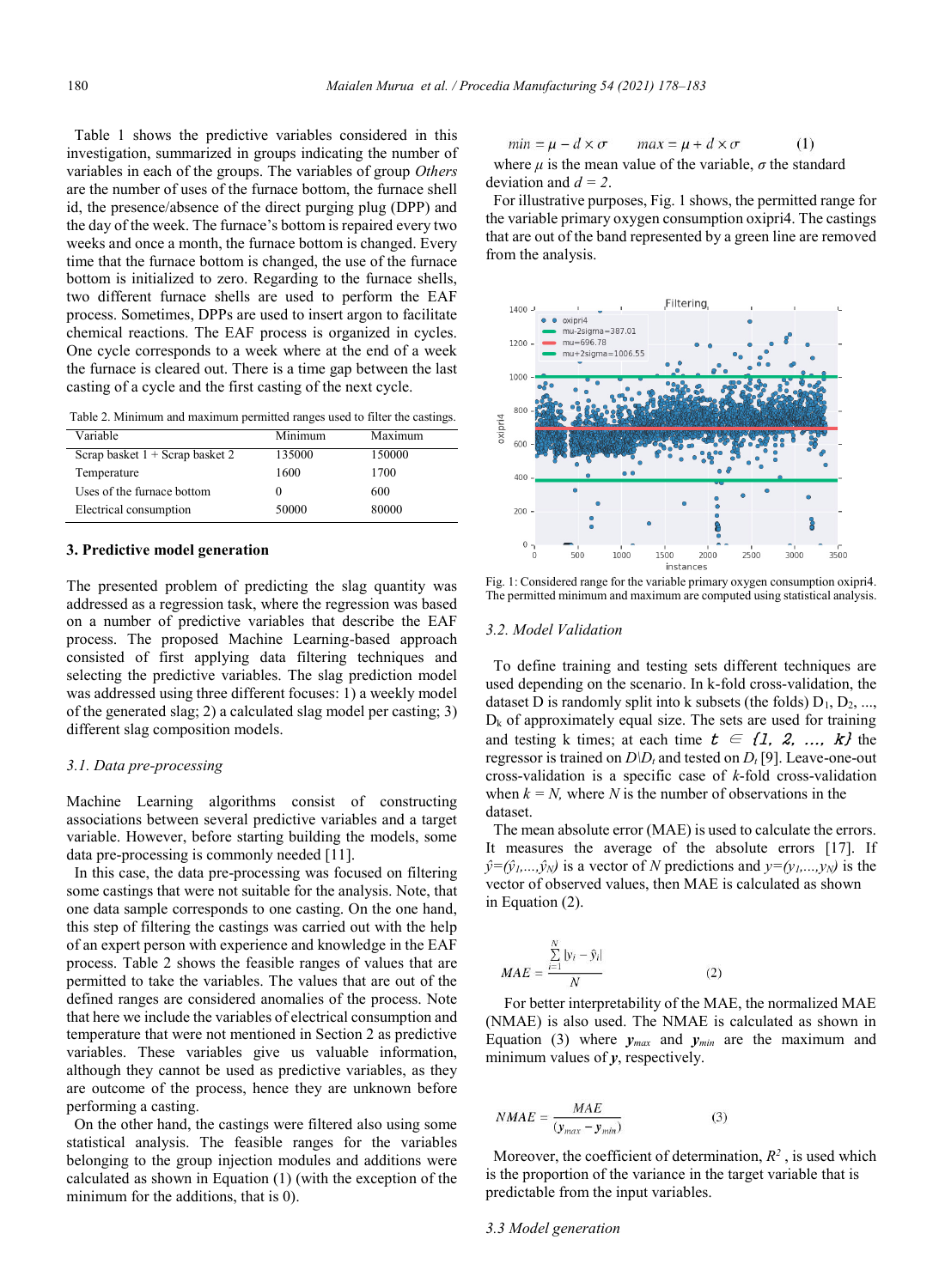Various Machine Learning algorithms were considered in this research. The methods belong to the class of Ensemble Learning techniques. Random Forest regressor [3] is an Ensemble Learning method that combines Decision Trees with the notion of an ensemble. It belongs to the bagging family, which combines the results of multiple regressors modelled on different subsamples in order to reduce the variance of the predictions. Gradient-boosting regressor [5], is an Ensemble Learning algorithm and belongs to the family of boosting. It starts by giving the same weight to all observations and uses a weak regressor. The population distribution is updated at each stage.



Fig. 2. Bar plot indicating the number of castings that belong to each week.

#### *3.3.1. Weekly model of the generated slag*

 In this section, an SS for the weekly slag quantity is generated. In this scenario, the weekly measurements of the slag are close to the generated real slag as at the end of the week the EAF is clear out. The data contains the castings performed in 26 weeks and 42 predictive variables are considered in the analysis.

- Predictive variables: Weekly scrap quantity belonging to basket 1 and 2, weekly quantity of additions, weekly quantity of injection modules, furnace shell id, furnace bottom uses and number of castings per week.
- Target variables: Slag quantity per week.

 In the case of most of the variables, the casting values are added per week. All the castings belonging to the same week are performed in the same furnace shell, thus variable furnace shell id is the same for all castings. In the case of the variable furnace bottom uses, the maximum value is considered. The performed castings per week are shown in Fig. 2, where X axis indicates the week number (from 1 to 26) and Y axis the performed number of castings. As it can be observed there is a slight variation in the number of castings. The average number of castings per week is  $\mu = 128.46$  with a standard deviation of *σ = 14.44.*

 The Random Forest method was used to model the data with leave-one-out cross-validation, and the obtained error was of  $MAE = 138250$ . Note that this measure is the average of absolute errors per week. If we divide it by the average number of castings per week, the MAE is 1076.21. In this case, the *R2*  is not computed as it is not possible to calculate this metric at each iteration (we only have one casting at each iteration).

 A more rigorous selection of predictive variables was employed in order to improve the accuracy of predictions. For this purpose, feature importance was computed using the Random Forest regressor. The selection of variables was carried out using a threshold value *λ* (variables that present a value lower that *λ* were removed).

 The regression method was applied using a reduced set of selected variables with a threshold value of  $\lambda = 0.001$  resulting in 23 variables instead of 42. With the reduced set of variables the obtained error was smaller *(MAE = 118803*, resulting on  $MAE = 924.82$  per casting). With this reduced set the NMAE = 0.11. Fig. 3 shows the scatter plot of real and predicted values of the slag quantity per week. The values are standardized to a [0, 1] range.

# *3.3.2. Simulated slag model per casting*

 In this section, an SS for the simulated slag model per casting is generated. The simulated slag is used instead of the measured one, as it is not assured that all the slag is removed when finishing the process. The simulated slag is calculated using a mass-balance modeling focused in the lime (Equation (4)).

$$
slag_{sim} = \frac{100}{CaO\%} \times (cc \times CaO\%_{cc} \times R_{cc} + cd \times CaO\%_{cd} \times R_{cd}
$$

$$
+ caa \times CaO\%_{caa} \times R_{caa})
$$
(4)

 where *cc*, *cd* and *caa* are different kinds of limes injected in the process.  $CaO\%_{cc}$  refers to the  $CaO\%$  quantity in *cc* and  $R_{cc}$ is the efficiency of *cc*. This is extrapolable to the variables *cd*  and *caa.*



Fig. 3. Scatter plot of the real and predicted values of the slag quantity per week using a reduced set of predictive variables.

The following variables are considered in the model.

- Predictive variables: Variables related to injection modules, additions, scrap from basket 1 and 2 and others.
- Target variables: Simulated slag quantity per casting.

 The model has been trained with 387 castings and 45 variables. The reduced set of castings is due to the fact that not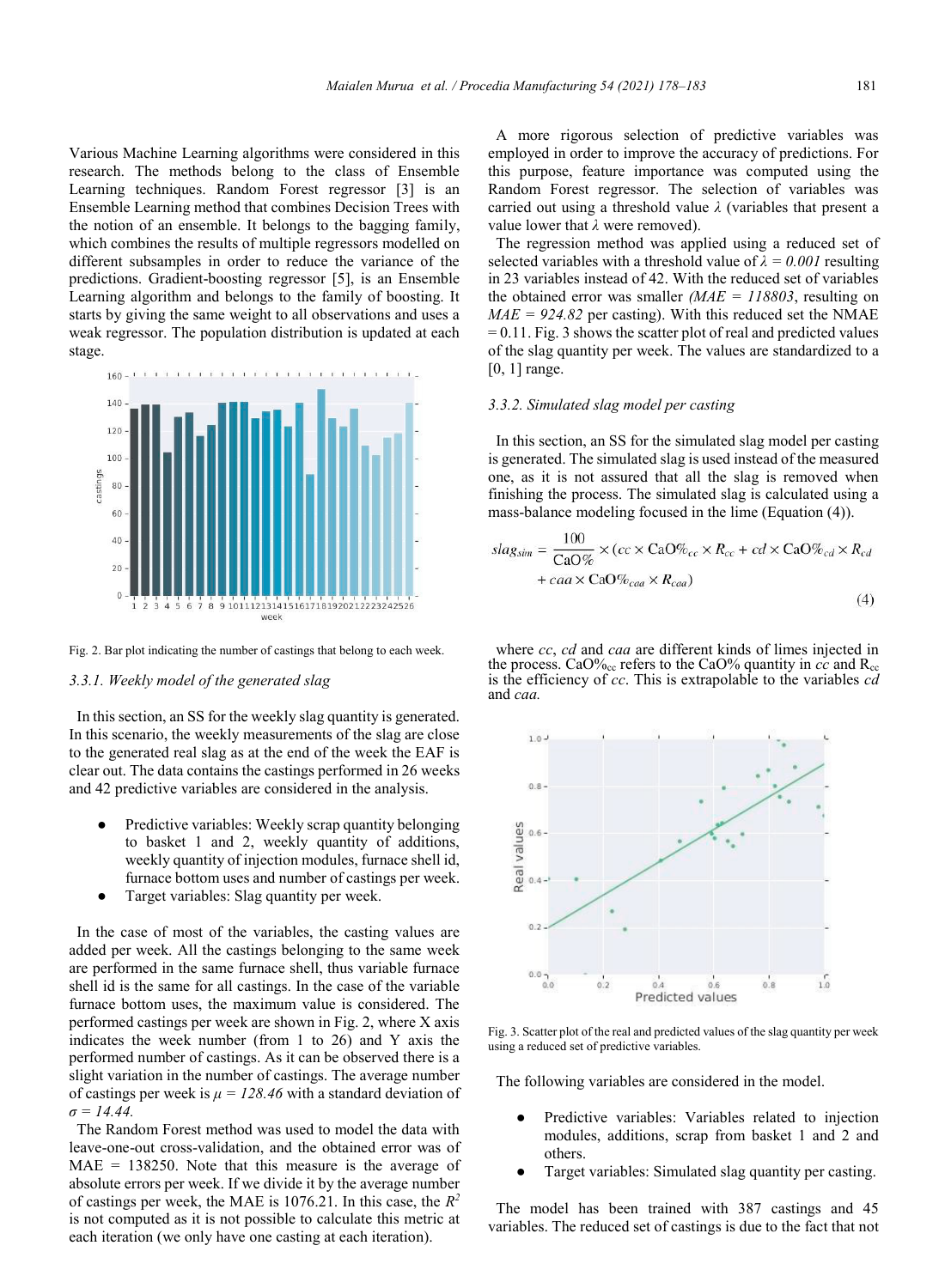in all castings an analysis of the composition of the slag is performed. For that reason, there is no information of the CaO% for all the castings and it is not possible to know the slag sim for those castings. The Gradient Boosting regressor was used to model the data using 5-fold cross-validation. The obtained error was of  $MAE = 1302.67$ ,  $R^2 = 0.7$  and *NMAE=0.05.* Fig. 4 shows the scatter plot of real and predicted values of the simulated slag per casting. The values are standardized to a [0, 1] range.

### *3.3.3. Models of different compositions of the slag*

 The composition of the slag is measured for some castings and predictive models of the lime percentage (CaO%) and silicon oxide percentage (SiO 2 %) are carried out.

 As occurred with the simulated casting model, these two models were trained with 387 castings and 45 variables. The reduced set of castings is because of the composition of the slag is only measured for a reduced set of castings. The predictive variables involved in the analysis are the ones in Section 3.3.2.

Target variables: CaO% and SiO 2 %.

 The Random Forest regressor was used to model the data using 5-fold cross-validation. The obtained errors for the CaO% were  $MAE = 2.22$ ,  $R^2 = 0.35$  and  $NMAE = 0.07$ ; whereas for the SiO<sub>2</sub> % model,  $MAE = 1.31$ ,  $R^2 = 0.41$  and  $NMAE = 0.1$ . Fig. 5 and Fig. 6 show the real and predicted values obtained from the generated two models of the slag composition.

The values are standardized to a  $[0, 1]$  range. The  $R^2$  can be interpreted as the proportion of the variance in the target variable that is predictable from the input variables. In both cases the obtained  $R^2$  s are quite low.



Fig. 4: Scatter plot of the real and predicted values of the simulated slag quantity per casting.

#### **4. Discussion**

The problem of predicting the slag quantity has been a challenging task due to the non-reliability of the data and the complexity of the EAF process itself. Thus, three different procedures were explored to address the problem.

 Table 3 shows the NMAE of the four models considered in this investigation. The lowest value was achieved for the simulated slag model continued by the CaO%, whereas the worst ones were weekly and SiO 2 % models.

 The relatively modest results obtained for the weekly model are due to the low quantity of weeks that are available. As it can be observed in Fig. 3, there are some predicted values that are far away from the regression line. A similar phenomenon occurs to the predicted values of the SiO 2 % model, shown in Fig. 6.

 Usually, the data-driven models with simulated data perform better than the models fitted with real data. This explains that the lowest error was achieved for the simulated slag model.

 Although the models generated for predicting CaO% and  $SiO<sub>2</sub>$ % are not direct approaches to deal with the slag prediction problem, they gave information of interest and the predicted CaO% can be used to calculated the generated slag with Equation (4). The relatively modest results obtained in the predictive models are because of the uncertainties related to the quality of the data and complexity of the EAF process itself.

Table 3. Comparison of the generated models where achieved NMAE values are shown.

| Models         | NMAE.          |
|----------------|----------------|
| Weekly model   | 0.1            |
| Simulated slag | 0.05           |
| $CaO\%$        | 0.07           |
| $SiO2$ %       | 0 <sub>1</sub> |



Fig. 5. Scatter plot between real and predicted values per casting for CaO % model.